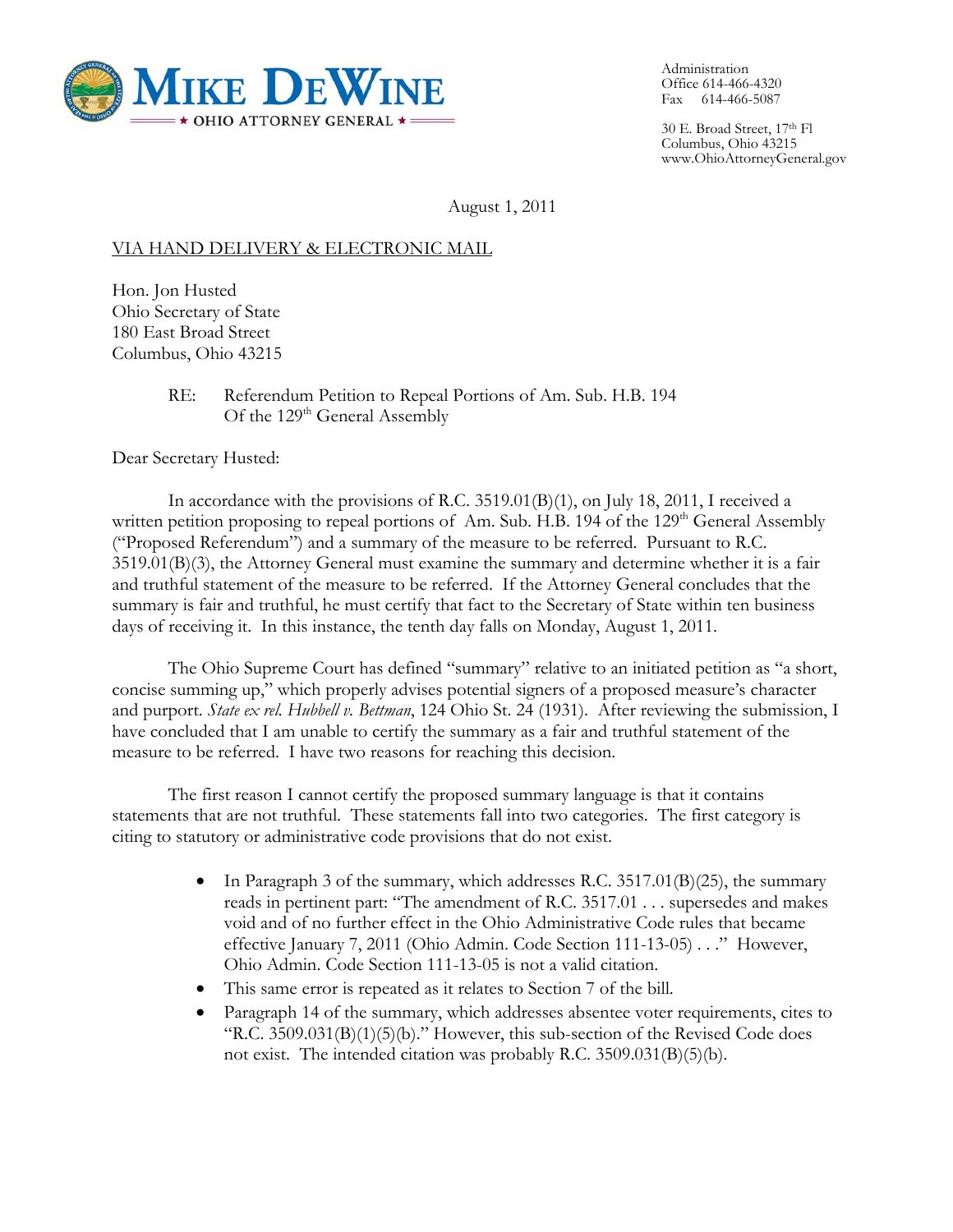The second category of untruthful statements is misstatements of current law. One example of such a statement is provided below (and is not intended to be a complete list of misstatements of law contained in the summary):

> • In Paragraph 10, bullet point 12, the summary states that Am. Sub. H.B. 194 will "eliminate a provision of current law that permits such an individual's provisional ballot to be counted if the election officials determine that the individual is eligible to vote."

 Under both current law and the law as amended by Am. Sub. H.B. 194, "election official" is a statutorily defined term. It includes the Secretary of State, employees of the Secretary of State's Division of Elections, members of a local board of elections, the Director and Deputy Director of a local board of elections, and employees of the board of elections. Current law specifies that only the members of the board of elections can validate a provisional ballot. R.C. 3505.183. Thus, I believe it is misleading to claim that "current law … permits such an individual's provisional ballot to be counted if the election officials determine that the individual is eligible to vote." A correct statement of the law would be that current law permits such an individual's provisional ballot to be counted if the members of the board of elections determine the individual is eligible to vote.

The second reason I cannot certify the Proposed Referendum is that the summary does not fairly and truthfully describe the matter being referred. Am. Sub. H.B. 194 is a 249 page law comprised of eight (8) Sections. The Proposed Referendum seeks to repeal Sections 5, 6, 7 and 8 in their entirety, but only seeks to repeal portions of Sections 1 and 2 of the bill. Article II, Sec. 1c of the Ohio Constitution provides that a referendum may be filed on "any law, section of any law or any item in any law appropriating money passed by the general assembly." Because Am. Sub. H.B. 194 does not appropriate money, the only matters upon which a referendum can be staged are either the law as a whole or entire sections of the law, *e.g.*, Section 1, Section 2, etc.

Section 1 of the law, as passed by the General Assembly, amends more than 100 statutes and enacts 13 new statutes of the Revised Code. As discussed above, the summary submitted with the Proposed Referendum does not seek to place Section 1 before the voters, but rather, portions of Section 1 (likewise for Section 2). There is no constitutional authority to submit the referendum in the manner sought by the petitioners – i.e., there is no authority to submit *certain* portions of a section, rather than the section of law in its entirety. Accordingly, I must treat this Proposed Referendum as a submission of Sections 1, 2, 5, 6, 7 and 8 to be referred in their entirety.

 The summary properly characterizes Sections 5, 6, and 8. However, because it only summarizes specific portions of Sections 1 and 2, the summary is not fair and truthful (and Section 7, as explained above, contains statements that are not truthful). For example, Am. Sub. H.B. 194 amends R.C. 3509.04, R.C. 3509.05, R.C. 3511.02(A)(5)(b) and (C)(6)(b), R.C. 3511.05 and R.C. 3511.09 in two ways: 1) it requires a voter to use his or her full social security number, instead of just the last four digits of the social security number, in certain situations, and 2) it adds a United States passport to the list of items with which a voter could use to prove his or her identification in certain